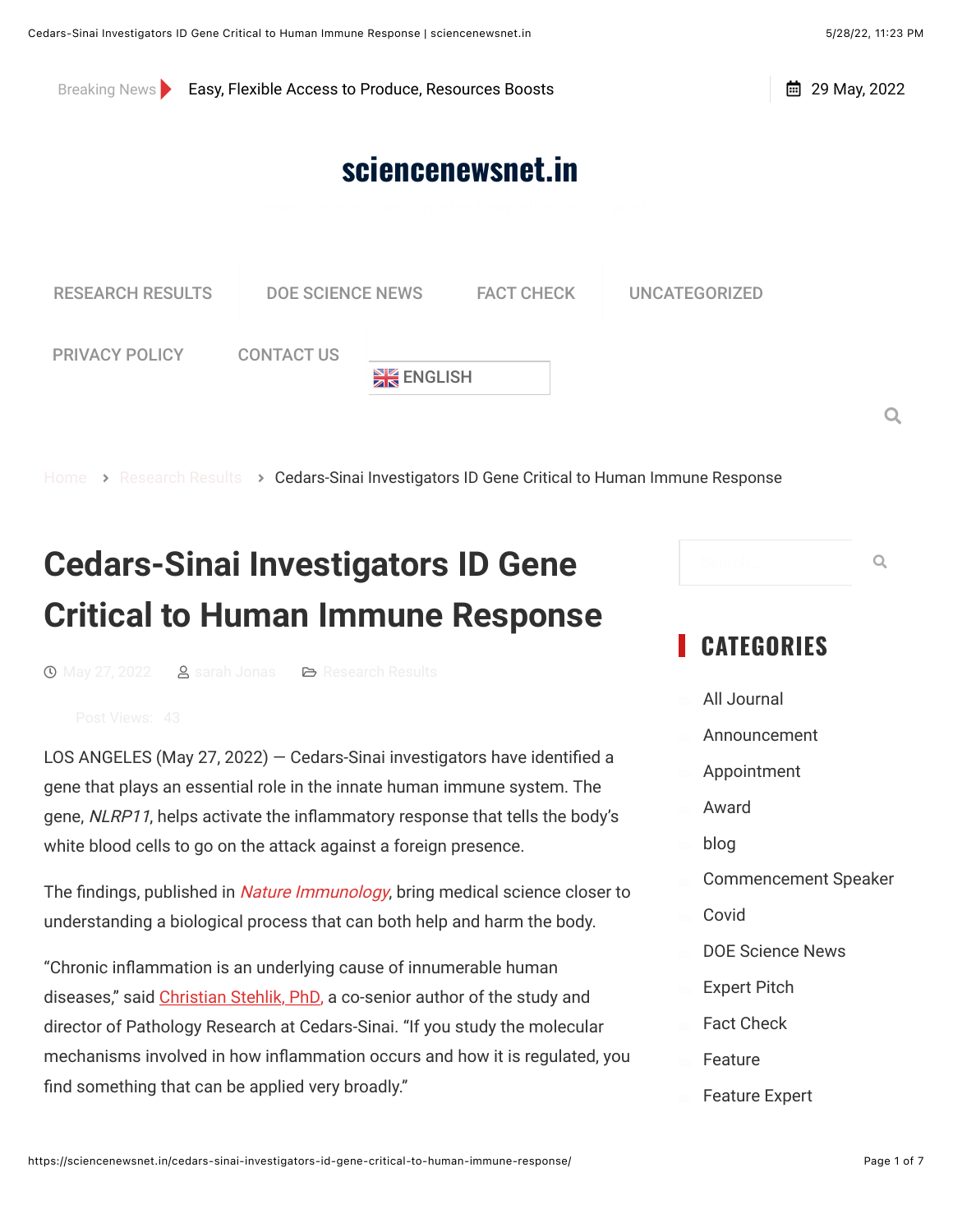When the immune system senses a bacteria, virus, toxin or other foreign

substance and release chemicals to attack it. This response leads to inflammation, which causes redness, pain, warmth and swelling in the affected area as the body heals itself. Sometimes this defensive response lasts longer than it should, resulting in chronic inflammation. Or, the immune system may mistakenly attack healthy cells, leading to autoimmune disease.

"Acute inflammation is necessary and beneficial to eradicate infection and initiate wound healing," said Andrea Dorfleutner, PhD, co-senior author of the study and associate professor in the departments of Academic Pathology and Biomedical Sciences at Cedars-Sinai. "Chronic, long-term, uncontrolled inflammation, however, is detrimental and can damage the body's organs and tissues."

The key to controlling the inflammatory response and preventing chronic inflammation may lie in being able to influence the expression of the NLRP11 gene.

The investigators used a gene-editing system called CRISPR/Cas9 to remove genes or introduce gene mutations in human white blood cells called macrophages. They observed that when they deleted NLRP11, it prevented an immune system sensor called the NLRP3 inflammasome from being activated and launching the inflammatory response.

When the investigators restored the  $NLRP11$  gene, the NLRP3 inflammasome sent its attack signals, which triggered the typical inflammatory process. The investigators chose to focus on this gene in particular because it is not expressed in mice, which led them to hypothesize that it was integral to the complex immune system that exists in humans.

"Now that we have a better picture of the mechanisms behind inflammation, we can come up with completely new strategies to target it that have not been possible before," Dorfleutner said.

The first authors of the study are Anu Gangopadhyay, Savita Devi, PhD, and Shivendra Tenguria, PhD, all investigators in the Stehlik and Dorfleutner Laboratory.

**[Grant](https://sciencenewsnet.in/category/grant/) [Higher Education Event](https://sciencenewsnet.in/category/higher-education-event/) [Marketplace](https://sciencenewsnet.in/category/marketplace/) [Medical](https://sciencenewsnet.in/category/medical/) [Policy](https://sciencenewsnet.in/category/policy/)** [Research Alert](https://sciencenewsnet.in/category/research-alert/) [Research Results](https://sciencenewsnet.in/category/research-results/) [Research Tip Sheet](https://sciencenewsnet.in/category/research-tip-sheet/) [Uncategorized](https://sciencenewsnet.in/category/uncategorized/) **[Video Only](https://sciencenewsnet.in/category/video-only/)** نتائج [البحث](https://sciencenewsnet.in/category/research-results-ar/)

 $F = \frac{1}{2}$  for  $F = \frac{1}{2}$  sheets  $\frac{1}{2}$ 

#### **RECENT POSTS**

[研究结果](https://sciencenewsnet.in/category/research-results-zh/)

Many Attendees of [Gatherings Like Burning](https://sciencenewsnet.in/many-attendees-of-gatherings-like-burning-man-report-transformative-experiences/) Man Report "Transformative Experiences" High Cost of Cancer Care [in the U.S. Doesn't Reduce](https://sciencenewsnet.in/high-cost-of-cancer-care-in-the-u-s-doesn-t-reduce-mortality-rates/) Mortality Rates Study Finds Health Benefits of 'Aging in Place' at TigerPlace Easy, Flexible Access to Produce, Resources [Boosts Healthy Eating for](https://sciencenewsnet.in/easy-flexible-access-to-produce-resources-boosts-healthy-eating-for-central-texas-kids/)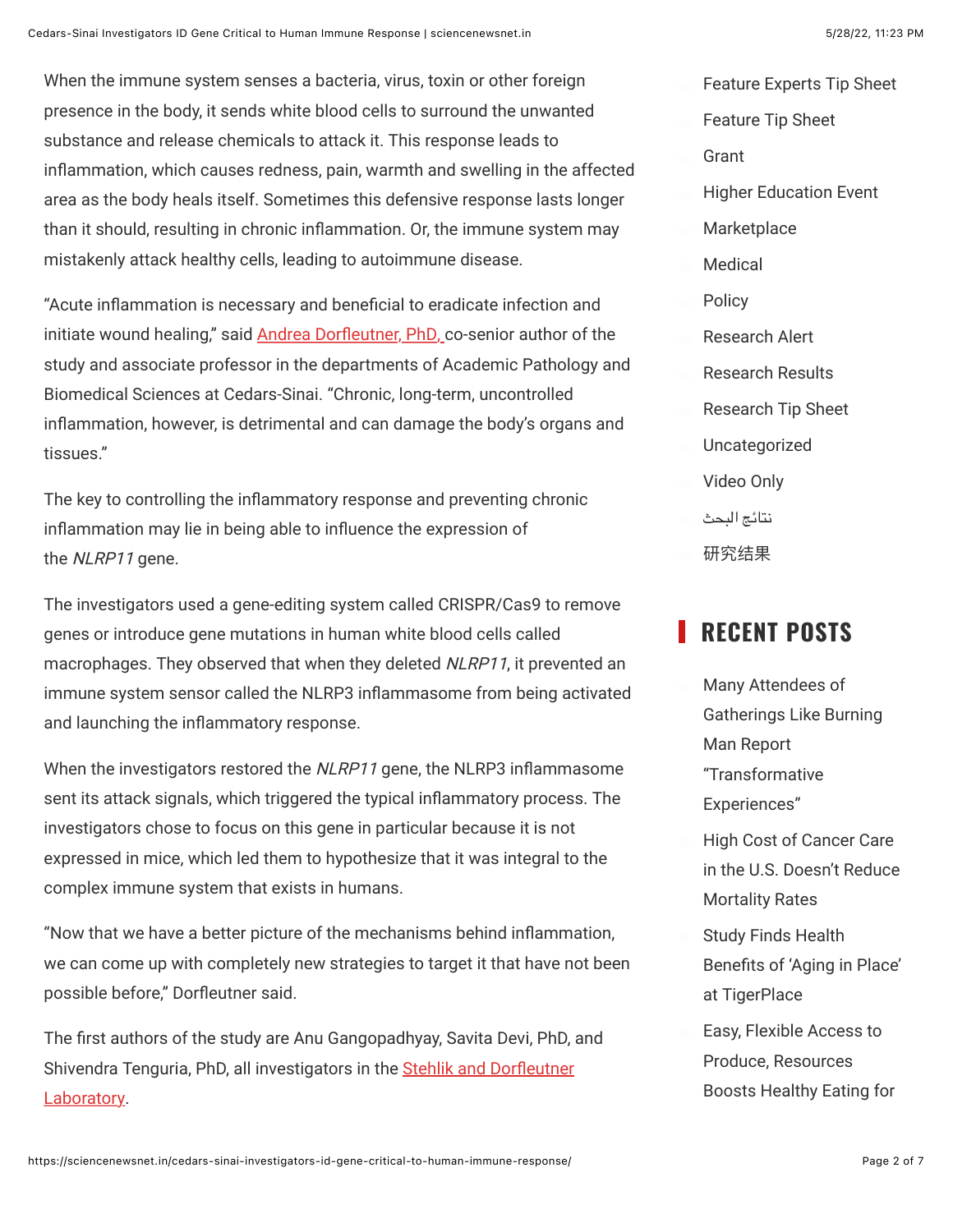Funding: The study was funded by the National Institutes of Health (award numbers AI099009, AR064349, AI134030, AI140702, AI165797, and AI120625) and the American Heart Association (award number 834502).

Read more: A Double-Edged Sword: Inflammation and Your Health

**Follow [Cedars-Sinai Academic Medicine](https://twitter.com/CedarsSinaiMed) on Twitter for more on the latest basic science and clinical research from Cedars-Sinai.**

 $\bullet$  [Autoimmune Disease,](https://sciencenewsnet.in/tag/autoimmune-disease/) [Biomedical Sciences,](https://sciencenewsnet.in/tag/biomedical-sciences/) [Cedars-Sinai,](https://sciencenewsnet.in/tag/cedars-sinai/) chronic inflammation,

 $\leftarrow$  [British Coral Predicted to Be Resilient to Climate Change](https://sciencenewsnet.in/british-coral-predicted-to-be-resilient-to-climate-change/)

[Rutgers Cancer Institute of New Jersey RWJBarnabas Health Facilities](https://sciencenewsnet.in/rutgers-cancer-institute-of-new-jersey-rwjbarnabas-health-facilities-receive-first-regional-accreditation-by-american-college-of-radiology/) Receive First Regional Accreditation by American College of Radiology  $\rightarrow$ 

## **Related Posts**



**1** May 27, 2022

**Many Attendees [of Gatherings Like](https://sciencenewsnet.in/many-attendees-of-gatherings-like-burning-man-report-transformative-experiences/) Burning Man Report "Transformative Experiences"**

**1** May 27, 2022

**High Cost of [Cancer Care in the](https://sciencenewsnet.in/high-cost-of-cancer-care-in-the-u-s-doesn-t-reduce-mortality-rates/) U.S. Doesn't Reduce Mortality Rates**



**Study Finds Health Benefits of 'Aging in Place' at TigerPlace**

[Central Texas Kids](https://sciencenewsnet.in/easy-flexible-access-to-produce-resources-boosts-healthy-eating-for-central-texas-kids/) Critical race theory at [center of UW study of](https://sciencenewsnet.in/critical-race-theory-at-center-of-uw-study-of-unequal-access-to-treatment-for-opioid-addiction/) unequal access to treatment for opioid addiction

### **ARCHIVES**

[May 2022](https://sciencenewsnet.in/2022/05/) ( [April 2022](https://sciencenewsnet.in/2022/04/) [March 2022](https://sciencenewsnet.in/2022/03/) [February 2022](https://sciencenewsnet.in/2022/02/) [January 2022](https://sciencenewsnet.in/2022/01/) [December 2021](https://sciencenewsnet.in/2021/12/) ( [November 2021](https://sciencenewsnet.in/2021/11/) ( [October 2021](https://sciencenewsnet.in/2021/10/) ( [September 2021](https://sciencenewsnet.in/2021/09/) ( [August 2021](https://sciencenewsnet.in/2021/08/) ( [July 2021](https://sciencenewsnet.in/2021/07/) ( [June 2021](https://sciencenewsnet.in/2021/06/) [May 2021](https://sciencenewsnet.in/2021/05/) ( [April 2021](https://sciencenewsnet.in/2021/04/) [March 2021](https://sciencenewsnet.in/2021/03/) ( [February 2021](https://sciencenewsnet.in/2021/02/) ( [January 2021](https://sciencenewsnet.in/2021/01/) [December 2020](https://sciencenewsnet.in/2020/12/) ( [November 2020](https://sciencenewsnet.in/2020/11/) ( [October 2020](https://sciencenewsnet.in/2020/10/) ( [September 2020](https://sciencenewsnet.in/2020/09/)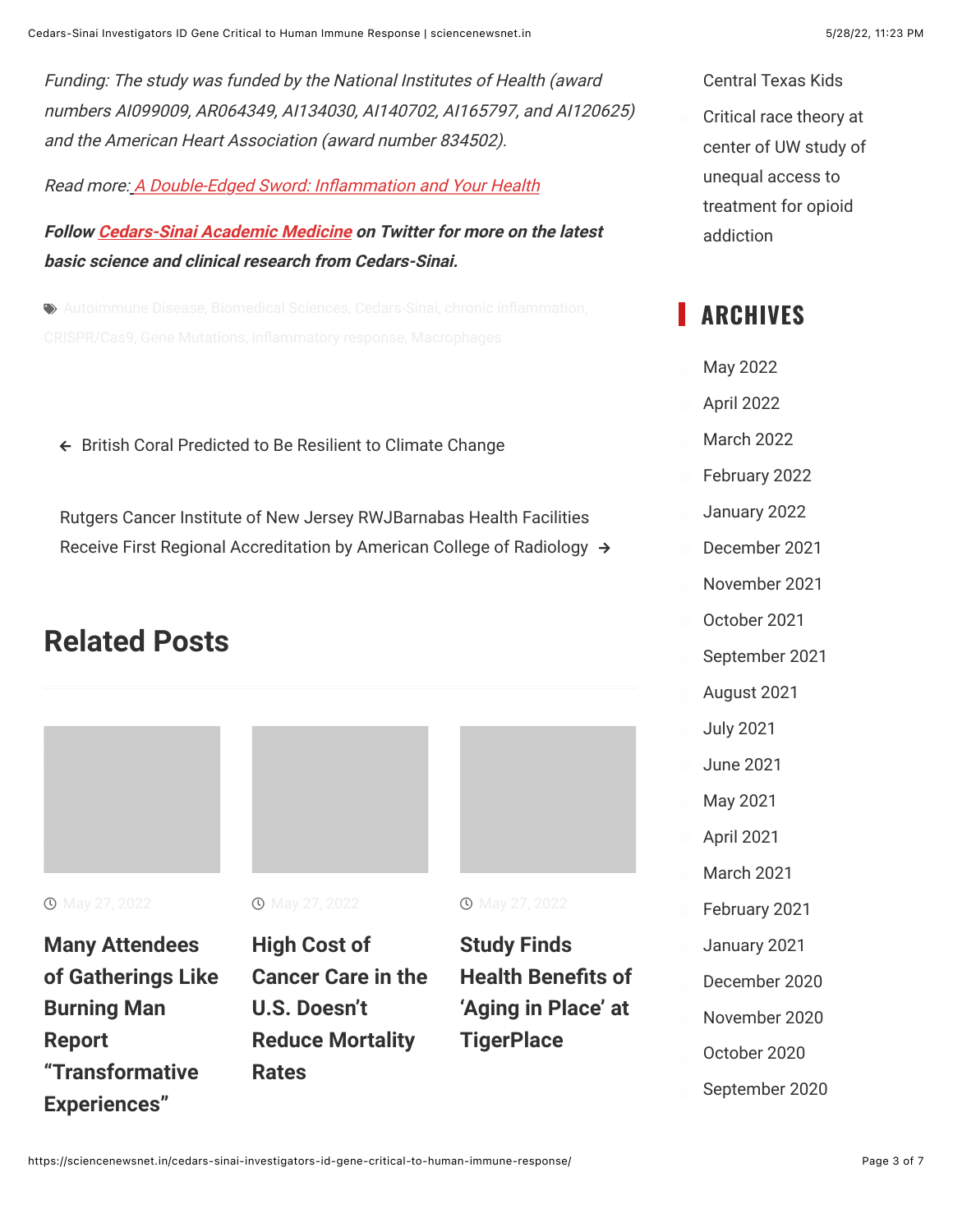- [August 2020](https://sciencenewsnet.in/2020/08/)
- ( [July 2020](https://sciencenewsnet.in/2020/07/)
- ( [June 2020](https://sciencenewsnet.in/2020/06/)
- ( [May 2020](https://sciencenewsnet.in/2020/05/)
- ( [April 2020](https://sciencenewsnet.in/2020/04/)
- ( [March 2020](https://sciencenewsnet.in/2020/03/)
- [February 2020](https://sciencenewsnet.in/2020/02/)
- ( [January 2020](https://sciencenewsnet.in/2020/01/)
- [December 2019](https://sciencenewsnet.in/2019/12/)
- ( [November 2019](https://sciencenewsnet.in/2019/11/)
- [October 2019](https://sciencenewsnet.in/2019/10/)
- [September 2019](https://sciencenewsnet.in/2019/09/)
- [August 2019](https://sciencenewsnet.in/2019/08/)
- ( [July 2019](https://sciencenewsnet.in/2019/07/)
- ( [June 2019](https://sciencenewsnet.in/2019/06/)
- [September 2018](https://sciencenewsnet.in/2018/09/)

### **TAGS**

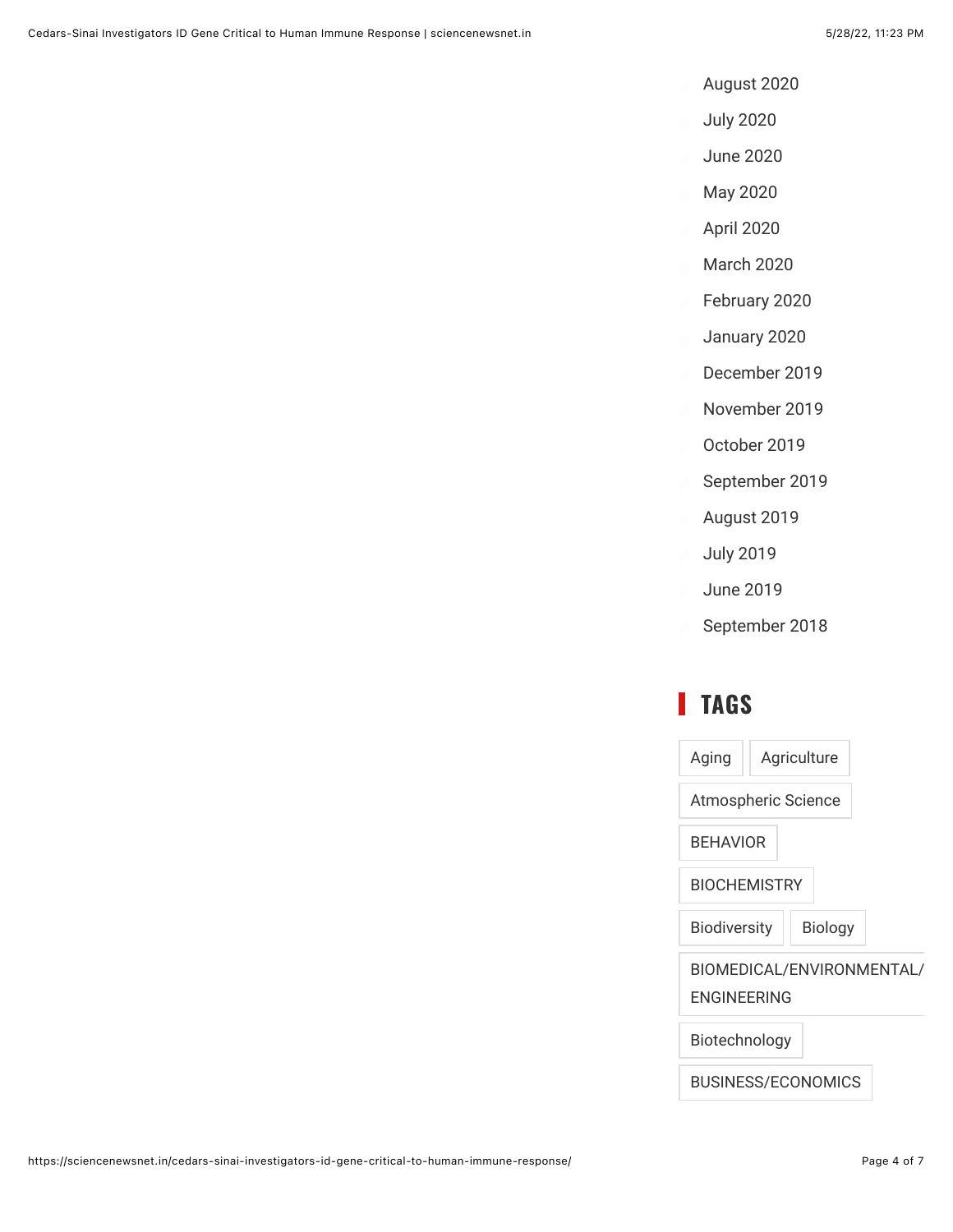| Cancer                 | Cardiology                  |
|------------------------|-----------------------------|
| Cell Biology           |                             |
| <b>SCIENCES</b>        | CHEMISTRY/PHYSICS/MATERIAI  |
| Climate Change         |                             |
| <b>Climate Science</b> |                             |
| <b>Clinical Trials</b> |                             |
| Coronavirus            | COVID-19                    |
| <b>Earth Science</b>   |                             |
|                        | ECOLOGY/ENVIRONMENT         |
| Education              |                             |
| <b>EPIDEMIOLOGY</b>    |                             |
| Evolution              | Genetics                    |
| <b>HEALTH CARE</b>     | SYSTEMS/SERVICES            |
|                        | <b>HEALTH PROFESSIONALS</b> |
|                        | IMMUNOLOGY/ALLERGIES/ASTH   |
| <b>DISEASES</b>        | INFECTIOUS/EMERGING         |
| <b>BIOLOGY</b>         | MARINE/FRESHWATER           |
|                        | MEDICINE/HEALTH             |
| <b>Mental Health</b>   |                             |
| Microbiology           |                             |
| Molecular Biology      |                             |
|                        | NANOTECHNOLOGY/MICROMAC     |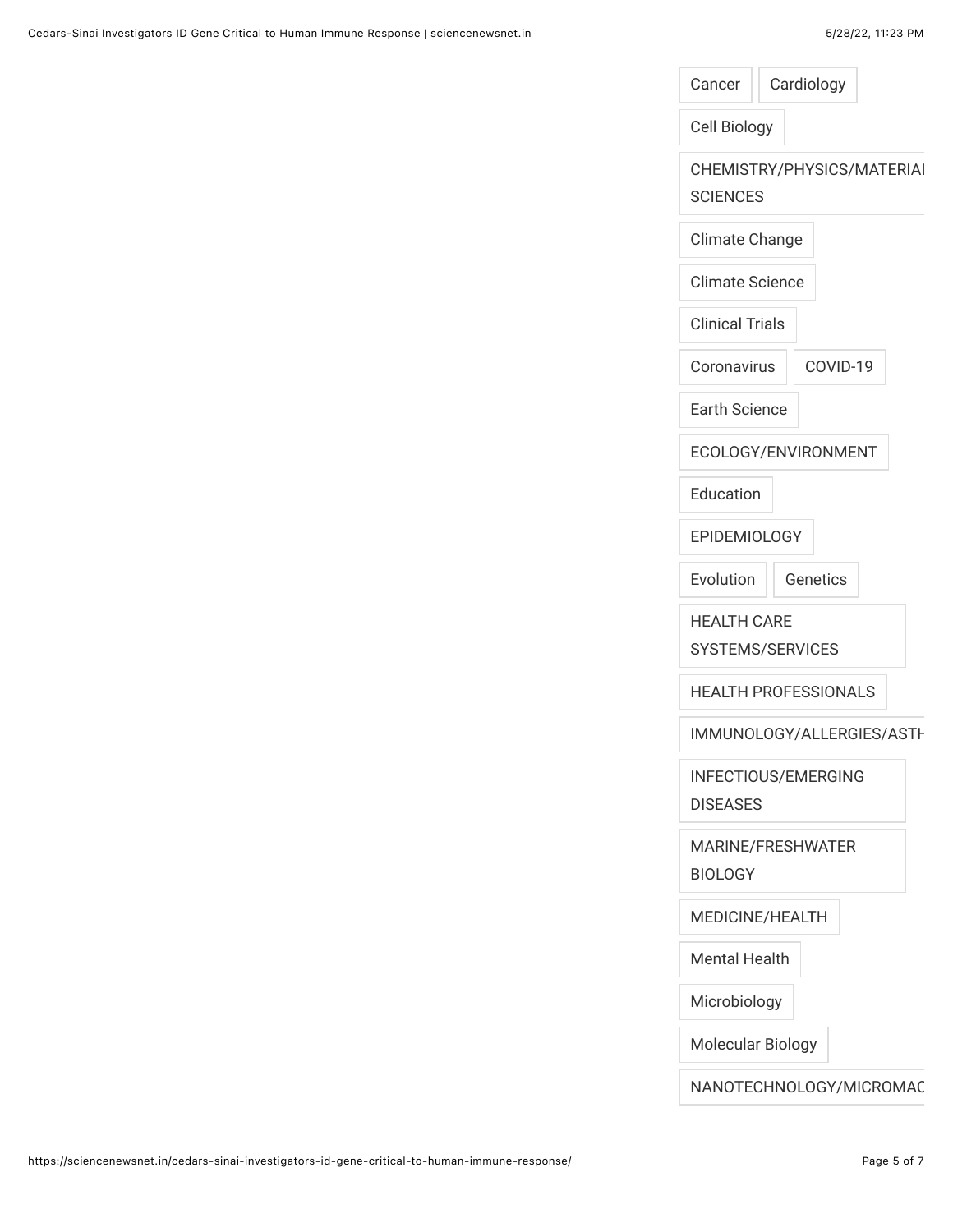[Neurobiology](https://sciencenewsnet.in/tag/neurobiology/) | [Pediatrics](https://sciencenewsnet.in/tag/pediatrics/)

[PHARMACEUTICAL](https://sciencenewsnet.in/tag/pharmaceutical-sciences/)

**SCIENCES** 

[Physiology](https://sciencenewsnet.in/tag/physiology/)

[PLANT SCIENCES](https://sciencenewsnet.in/tag/plant-sciences/)

[Public Health](https://sciencenewsnet.in/tag/public-health/)

[RESEARCH/DEVELOPMENT](https://sciencenewsnet.in/tag/research-development/)

[SOCIAL/BEHAVIORAL](https://sciencenewsnet.in/tag/social-behavioral-science/)

**SCIENCE** 

[SPACE/PLANETARY](https://sciencenewsnet.in/tag/space-planetary-science/)

**SCIENCE** 

TECHNOLOGY/ENGINEERING/CC **SCIENCE** 

#### **RECENT COMMENTS**

[Safety Advice on COVID-19](https://sciencenewsnet.in/safety-advice-on-covid-19-coronavirus/) (coronavirus) | sciencenewsnet.in on COVID-19(コロナウイル [ス\)に関する安全アドバイ](https://sciencenewsnet.in/covid-19%ef%bc%88%e3%82%b3%e3%83%ad%e3%83%8a%e3%82%a6%e3%82%a4%e3%83%ab%e3%82%b9%ef%bc%89%e3%81%ab%e9%96%a2%e3%81%99%e3%82%8b%e5%ae%89%e5%85%a8%e3%82%a2%e3%83%89%e3%83%90%e3%82%a4%e3%82%b9/#comment-51) ス

Study shows exposure to multiple languages may make it easier to learn one [| Articles Dunia Free Article](https://www.articlesdunia.com/education/study-shows-exposure-to-multiple-languages-may-make-it-easier-to-learn-one) Submission site on Study shows exposure to multiple languages may [make it easier to learn one](https://sciencenewsnet.in/study-shows-exposure-to-multiple-languages-may-make-it-easier-to-learn-one/#comment-40)